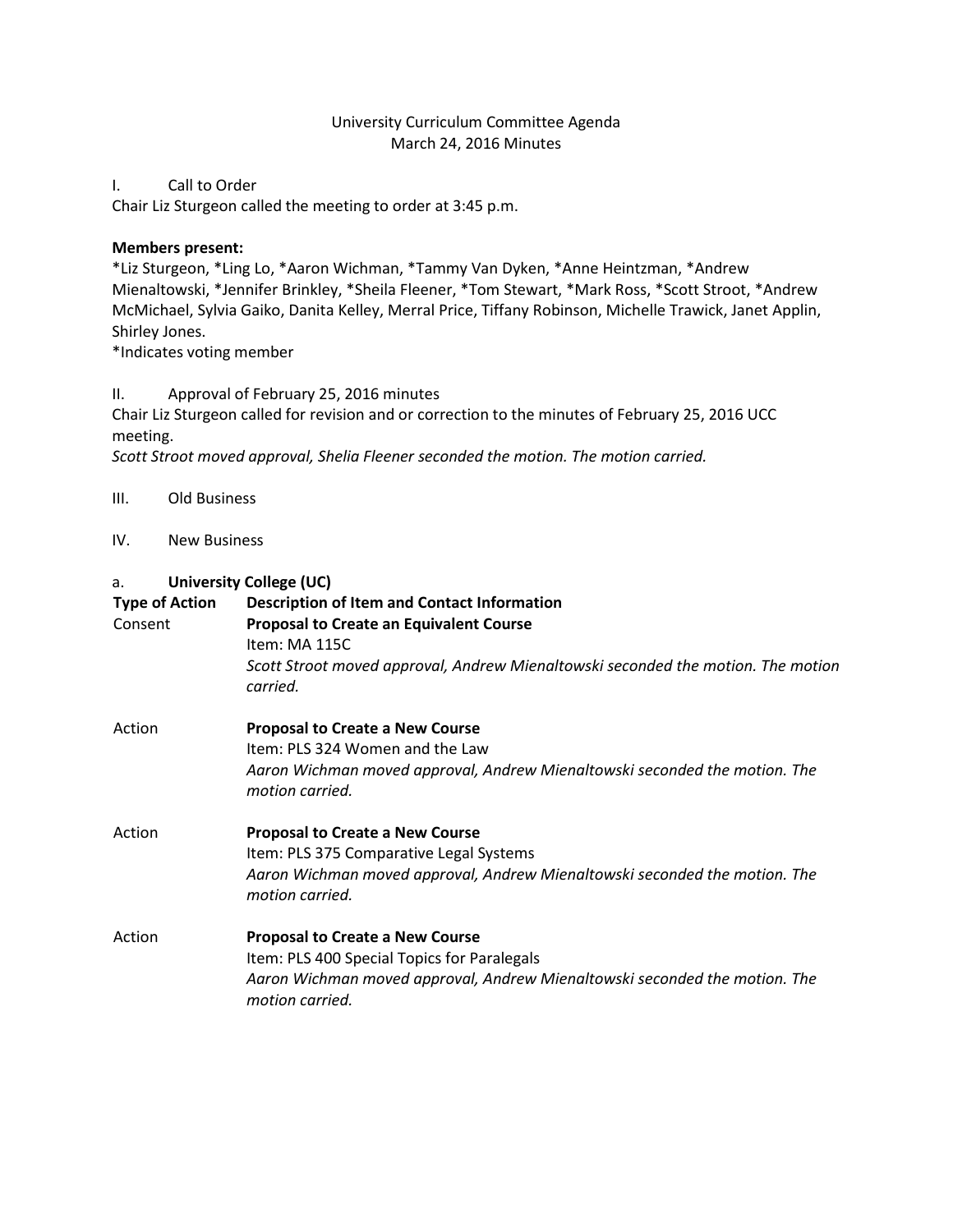# b. **Potter College of Arts and Letters (PCAL)**

| <b>Type of Item</b><br>Consent | <b>Description of Item &amp; Contact Information</b><br><b>Proposal to Revise Course Prerequisites/Corequisites</b><br>HIST 341-A Cultural History of Alcohol<br>Aaron Wichman moved approval and to bundle all consent items from PCAL, Scott<br>Stroot seconded the motion. The motion carried. |
|--------------------------------|---------------------------------------------------------------------------------------------------------------------------------------------------------------------------------------------------------------------------------------------------------------------------------------------------|
| Consent                        | <b>Proposal to Revise Course Prerequisites/Corequisites</b><br>ARBC 201- Intermediate Arabic I                                                                                                                                                                                                    |
| Consent                        | <b>Proposal to Revise Course Prerequisites/Corequisites</b><br>CHIN 201- Intermediate Chinese I                                                                                                                                                                                                   |
| Consent                        | <b>Proposal to Revise Course Prerequisites/Corequisites</b><br>JAPN 201- Intermediate Japanese I                                                                                                                                                                                                  |
| Consent                        | <b>Proposal to Revise Course Prerequisites/Corequisites</b><br><b>COMM 200-Communication Foundations</b>                                                                                                                                                                                          |
| Consent                        | <b>Proposal to Revise Course Prerequisites/Corequisites</b><br>CRIM-456 Homicide and Serial Homicide                                                                                                                                                                                              |
| Consent                        | <b>Proposal to Revise Course Catalog Listing</b><br>SOCL 466-Gender, Family, & Society<br><b>Friendly Amendment</b>                                                                                                                                                                               |
| Action                         | Proposal to Create a Temporary Course-Second Offering<br>SPAN 385-Hispanic Expressions in the Media<br>Scott Stroot moved approval, Andrew Mienaltowski seconded the motion. The motion<br>carried.                                                                                               |
| Action                         | <b>Proposal to Make Multiple Revisions to a Course</b><br>CRIM 330-Criminology<br>Aaron Wichman moved approval, Scott Stroot seconded the motion. The motion<br>carried.                                                                                                                          |
| Action                         | <b>Proposal to Make Multiple Revisions to a Course</b><br>CRIM 439-Internship in Criminology<br>Scott Stroot moved approval, Aaron Wichman seconded the motion. The motion<br>carried.                                                                                                            |
| Action                         | Proposal to Make Multiple Revisions to a Course<br>CRIM 446- Gender, Crime, and Justice<br>Scott Stroot moved approval, Aaron Wichman seconded the motion. The motion<br>carried.                                                                                                                 |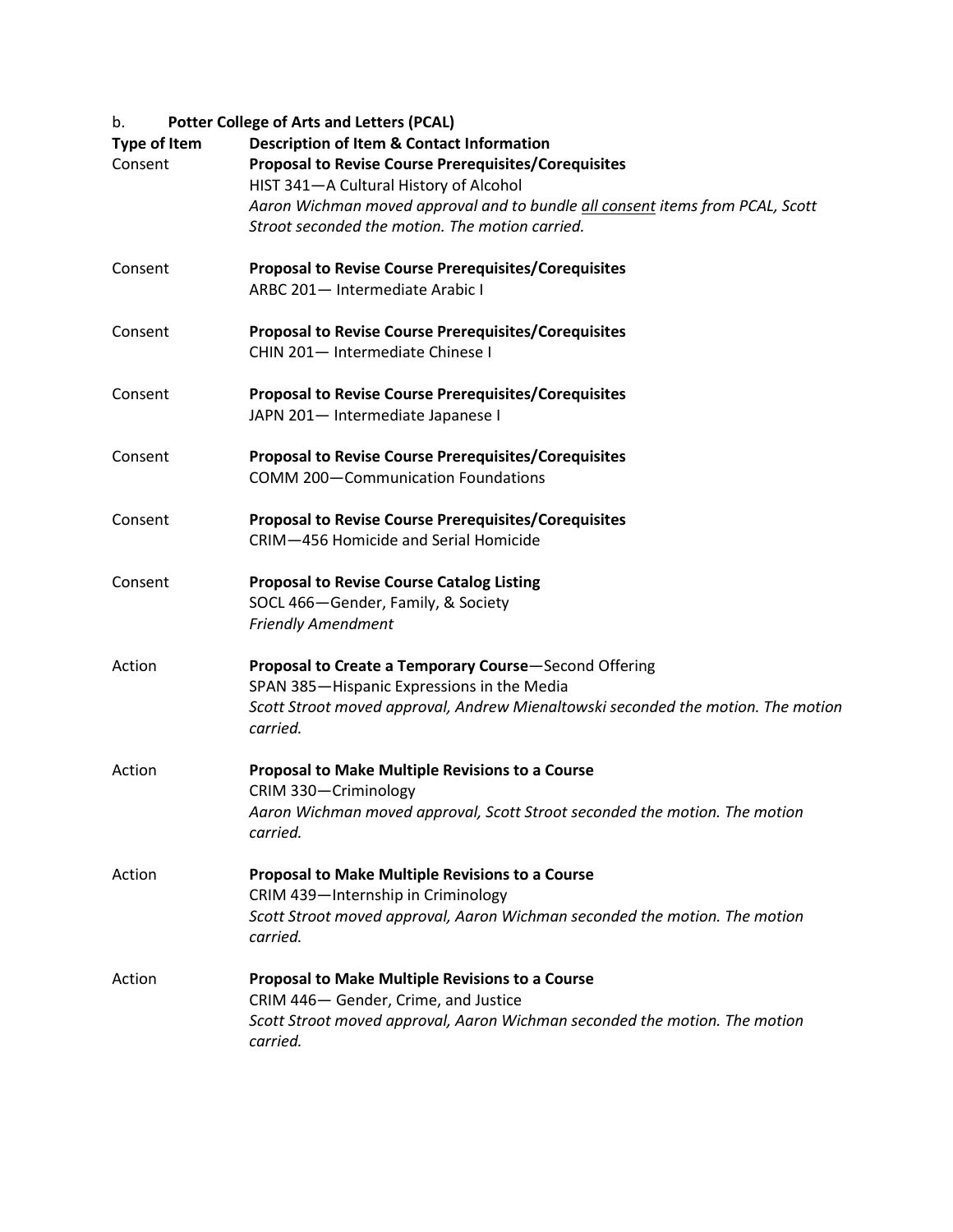| Action | <b>Proposal to Make Multiple Revisions to a Course</b><br>SOCL 302-Strategies of Social Research<br>Scott Stroot moved approval, Aaron Wichman seconded the motion. The motion |
|--------|--------------------------------------------------------------------------------------------------------------------------------------------------------------------------------|
|        | carried.                                                                                                                                                                       |
| Action | <b>Proposal to Make Multiple Revisions to a Course</b>                                                                                                                         |
|        | SOCL 363- Population, Society, & Development                                                                                                                                   |
|        | Scott Stroot moved approval, Aaron Wichman seconded the motion. The motion<br>carried.                                                                                         |
| Action | Proposal to Make Multiple Revisions to a Course                                                                                                                                |
|        | SOCL 402-Evaluation Research Techniques                                                                                                                                        |
|        | Scott Stroot moved approval, Aaron Wichman seconded the motion. The motion<br>carried.                                                                                         |
| Action | Proposal to Make Multiple Revisions to a Course                                                                                                                                |
|        | SOCL 404-Qualitative Research Methods                                                                                                                                          |
|        | Scott Stroot moved approval, Aaron Wichman seconded the motion. The motion<br>carried.                                                                                         |
| Action | <b>Proposal to Make Multiple Revisions to a Course</b>                                                                                                                         |
|        | SOCL 410-Socialization: Changes Through Life                                                                                                                                   |
|        | Scott Stroot moved approval, Aaron Wichman seconded the motion. The motion<br>carried.                                                                                         |
| Action | <b>Proposal to Make Multiple Revisions to a Course</b>                                                                                                                         |
|        | SOCL 435-Family Violence                                                                                                                                                       |
|        | Scott Stroot moved approval, Aaron Wichman seconded the motion. The motion<br>carried.                                                                                         |
| Action | Proposal to Make Multiple Revisions to a Course                                                                                                                                |
|        | SOCL 440- Medical Sociology                                                                                                                                                    |
|        | Scott Stroot moved approval, Aaron Wichman seconded the motion. The motion<br>carried.                                                                                         |
| Action | Proposal to Make Multiple Revisions to a Course                                                                                                                                |
|        | SOCL 494-Internship in Sociology                                                                                                                                               |
|        | Scott Stroot moved approval, Aaron Wichman seconded the motion. The motion<br>carried.                                                                                         |
| Action | <b>Proposal to Create a New Course</b>                                                                                                                                         |
|        | HIST 300-Contemporary Chinese Society and Culture                                                                                                                              |
|        | Scott Stroot moved approval, Aaron Wichman seconded the motion. The motion                                                                                                     |
| Action | carried.                                                                                                                                                                       |
|        | <b>Proposal to Create a New Course</b><br>ART 317-Art and Power                                                                                                                |
|        | Scott Stroot moved approval, Aaron Wichman seconded the motion. The motion                                                                                                     |
|        | carried.                                                                                                                                                                       |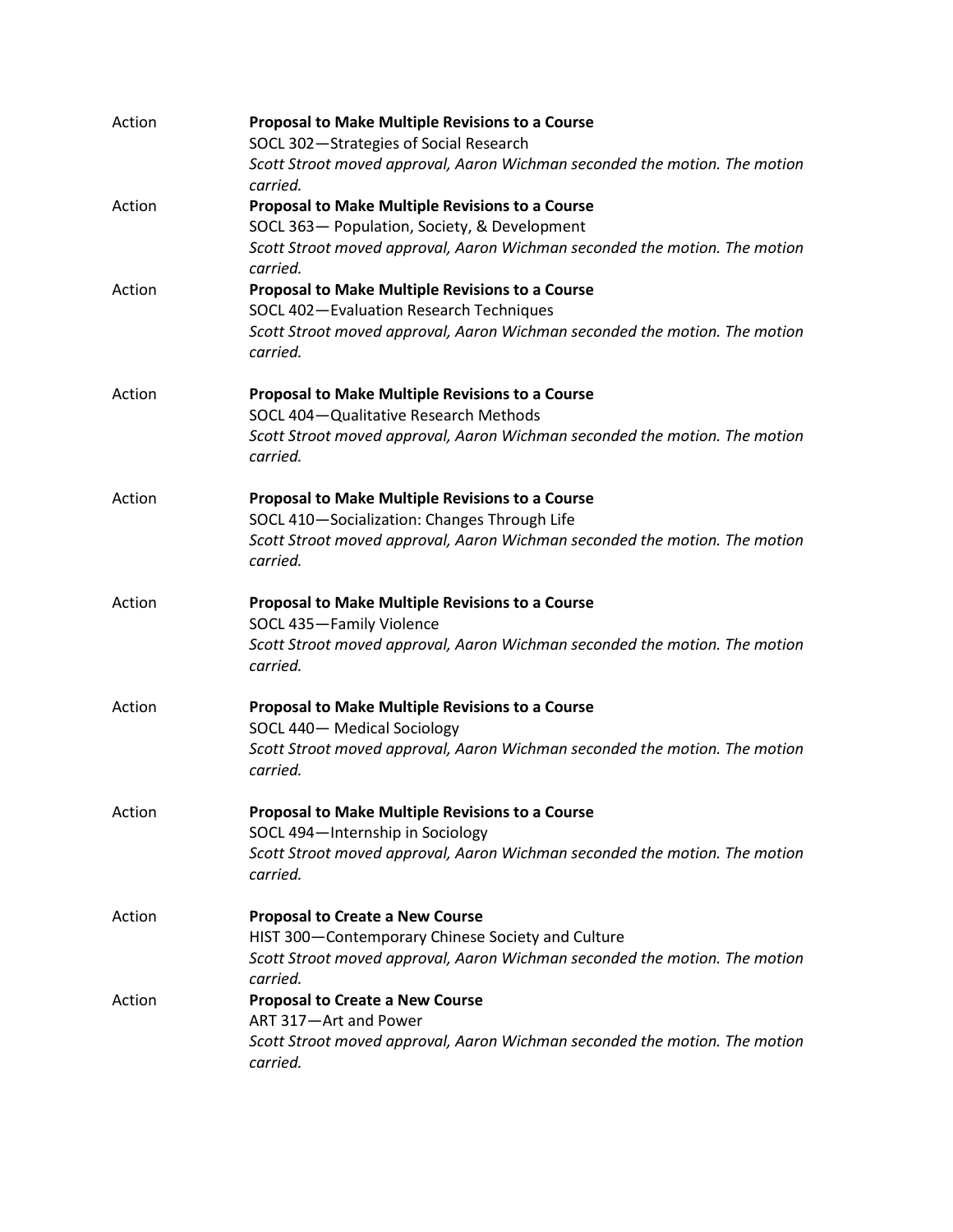| Action | <b>Proposal to Create a New Course</b><br>ANTH 316-The Archaeology of Environmental Change<br>Scott Stroot moved approval, Aaron Wichman seconded the motion. The motion<br>carried.              |
|--------|---------------------------------------------------------------------------------------------------------------------------------------------------------------------------------------------------|
| Action | <b>Proposal to Create a New Course</b><br>ANTH 333-The Archaeology of Ancient China<br>Scott Stroot moved approval, Aaron Wichman seconded the motion. The motion<br>carried.                     |
| Action | <b>Proposal to Create a New Course</b><br>ANTH 305-Human Origins and Evolution<br>Scott Stroot moved approval, Aaron Wichman seconded the motion. The motion<br>carried.                          |
| Action | <b>Proposal to Create a New Course</b><br>PHIL 440-Readings in Ancient or Medieval Philosophy<br>Scott Stroot moved approval, Andrew Mienaltowski seconded the motion. The motion<br>carried.     |
| Action | <b>Proposal to Create a New Course</b><br>PHIL 450- Readings in Modern or Contemporary Philosophy<br>Scott Stroot moved approval, Andrew Mienaltowski seconded the motion. The motion<br>carried. |
| Action | <b>Proposal to Create a New Course</b><br>COMM 410-Study Abroad in Communication<br>Scott Stroot moved approval, Aaron Wichman seconded the motion. The motion<br>carried.                        |
| Action | <b>Proposal to Create a New Course</b><br>CRIM 447-Life-course Criminology<br>Scott Stroot moved approval, Andrew Mienaltowski seconded the motion. The motion<br>carried.                        |
| Action | <b>Proposal to Create a New Course</b><br>CRIM 448-Comparative Criminology<br>Scott Stroot moved approval, Aaron Wichman seconded the motion. The motion<br>carried.                              |
| Action | <b>Proposal to Create a New Course</b><br>SOCL 372- Causes and Consequences of Human-Wildlife Conflict<br>Scott Stroot moved approval, Aaron Wichman seconded the motion. The motion<br>carried.  |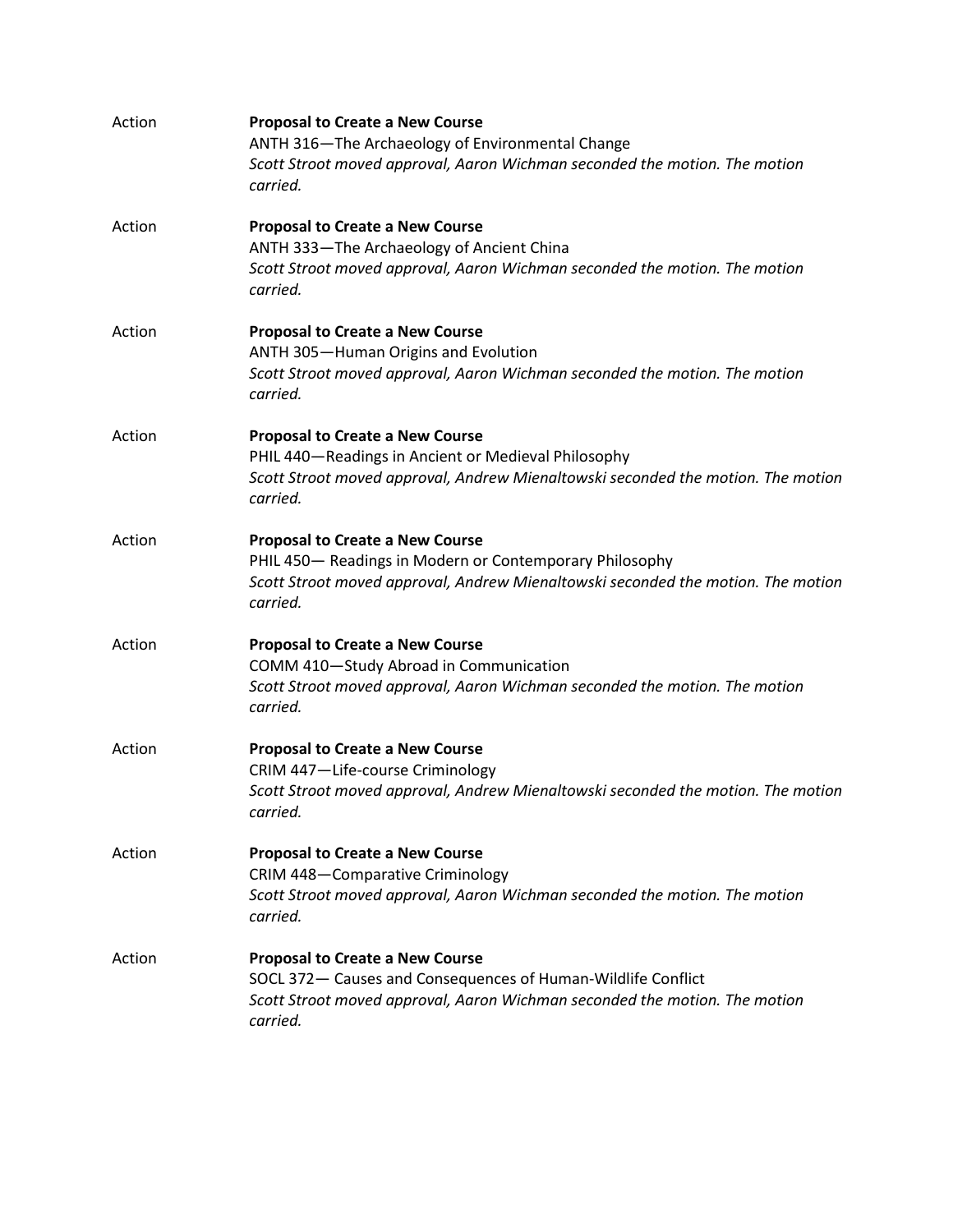| Action                               | <b>Proposal to Revise A Program</b><br>Ref #509-A.B., Visual Studies, Studio Concentration<br>Scott Stroot moved approval, Andrew Mienaltowski seconded the motion. The motion<br>carried.                                                                                                                                               |
|--------------------------------------|------------------------------------------------------------------------------------------------------------------------------------------------------------------------------------------------------------------------------------------------------------------------------------------------------------------------------------------|
| Action                               | <b>Proposal to Revise A Program</b><br>Ref #509-A.B., Visual Studies, Art Education Concentration<br>Scott Stroot moved approval, Andrew Mienaltowski seconded the motion. The motion<br>carried.                                                                                                                                        |
| Action                               | <b>Proposal to Revise a Program</b><br>Ref #429-Minor in Philosophy<br>Scott Stroot moved approval, Aaron Wichman seconded the motion. The motion<br>carried.                                                                                                                                                                            |
| Action                               | <b>Proposal to Revise a Program</b><br>Ref #745-Major in Philosophy<br>Scott Stroot moved approval, Aaron Wichman seconded the motion. The motion<br>carried.                                                                                                                                                                            |
| Action                               | <b>Proposal to Revise a Program</b><br>Ref #522-Corporate and Organizational Communication<br>Scott Stroot moved approval, Aaron Wichman seconded the motion. The motion<br>carried.                                                                                                                                                     |
| Action                               | <b>Proposal to Revise a Program</b><br>Ref #792-Communication Studies Major<br>Scott Stroot moved approval, Aaron Wichman seconded the motion. The motion<br>carried.                                                                                                                                                                    |
| c.<br><b>Type of Item</b><br>Consent | <b>Gordon Ford College of Business (GFCB)</b><br><b>Description of Item and Contact Information</b><br><b>Proposal to Revise Course Prerequisites</b><br>Introductory Accounting Managerial ACCT 201<br>Aaron Wichman moved approval and to bundle all consent items from GFCB, Scott<br>Stroot seconded the motion. The motion carried. |
| Consent                              | <b>Proposal to Revise Course Prerequisites</b><br>Accounting Information Systems ACCT 312                                                                                                                                                                                                                                                |

- Consent **Proposal to Revise a Program**  Federal Taxation-Individuals – ACCT 430
- Consent **Proposal to Revise Course Prerequisites**  Auditing and Assurance Services -ACCT 450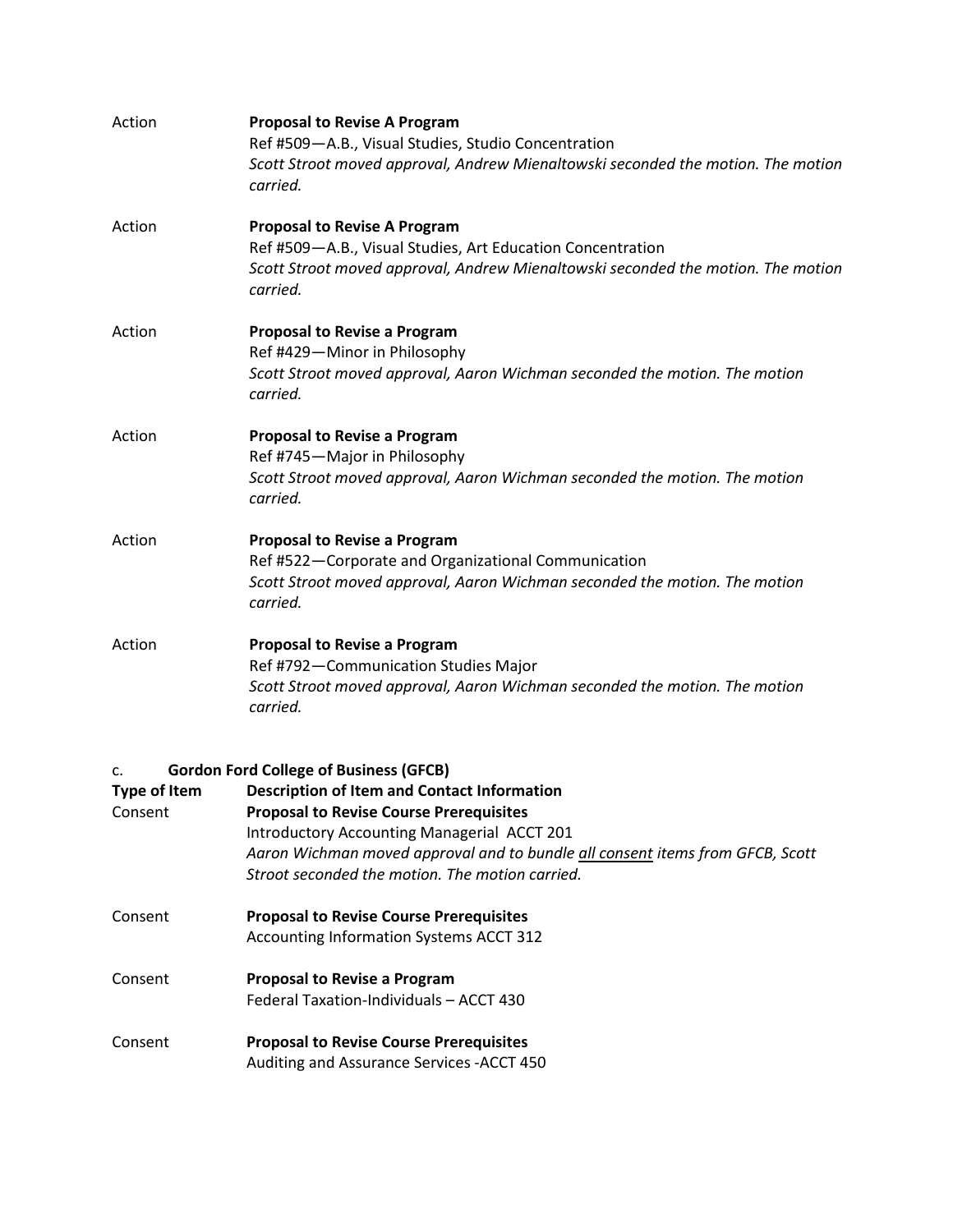| Consent            | <b>Proposal to Revise Course Prerequisites</b><br>Sales Force Management MKT 424                                                                                                                                         |
|--------------------|--------------------------------------------------------------------------------------------------------------------------------------------------------------------------------------------------------------------------|
| Consent            | <b>Proposal to Revise Course Prerequisites</b><br><b>Advanced Personal Selling MKT 425</b>                                                                                                                               |
| Consent            | <b>Proposal to Revise Course Title</b><br>Marketing on the World Wide WebMKT 328                                                                                                                                         |
| Action             | <b>Proposal to Revise a Program</b><br>Major in Business Informatics - 507P and 507<br>Aaron Wichman moved approval, Scott Stroot seconded the motion. The motion<br>carried.                                            |
| d.<br>Type of item | <b>Ogden College of Science and Engineering (OCSE)</b><br><b>Description of Item &amp; Contact Information</b>                                                                                                           |
| Consent            | <b>Proposal to Revise Course Prerequisites</b><br>AMS 120, Basic Electricity, 3 hrs.<br>Aaron Wichman moved approval and to bundle all consent items from OCSE, Scott<br>Stroot seconded the motion. The motion carried. |
| Consent            | <b>Proposal to Revise Course Prerequisites</b><br>AMS 205, CADD for Manufacturing, 3 hrs.                                                                                                                                |
| Consent            | <b>Proposal to Revise Course Prerequisites</b><br>AMS 217, Industrial Materials, 3 hrs.                                                                                                                                  |
| Consent            | <b>Proposal to Revise Course Prerequisites</b><br>AMS 227, Introduction to Manufacturing Methods, 3 hrs.                                                                                                                 |
| Consent            | <b>Proposal to Revise Course Prerequisites</b><br>AMS 271, Industrial Statistics, 3 hrs.                                                                                                                                 |
| Consent            | <b>Proposal to Revise Course Prerequisites</b><br>AMS 310, Work Design/Ergonomics, 3 hrs.                                                                                                                                |
| Consent            | <b>Proposal to Revise Course Prerequisites</b><br>AMS 328, Robotics and Machine Vision, 3 hrs.                                                                                                                           |
| Consent            | <b>Proposal to Revise Course Prerequisites</b><br>AMS 342, Manufacturing Operations, 3 hrs.                                                                                                                              |
| Consent            | <b>Proposal to Revise Course Prerequisites</b><br>AMS 352, Food Processing: Unit Operations, 3 hrs.                                                                                                                      |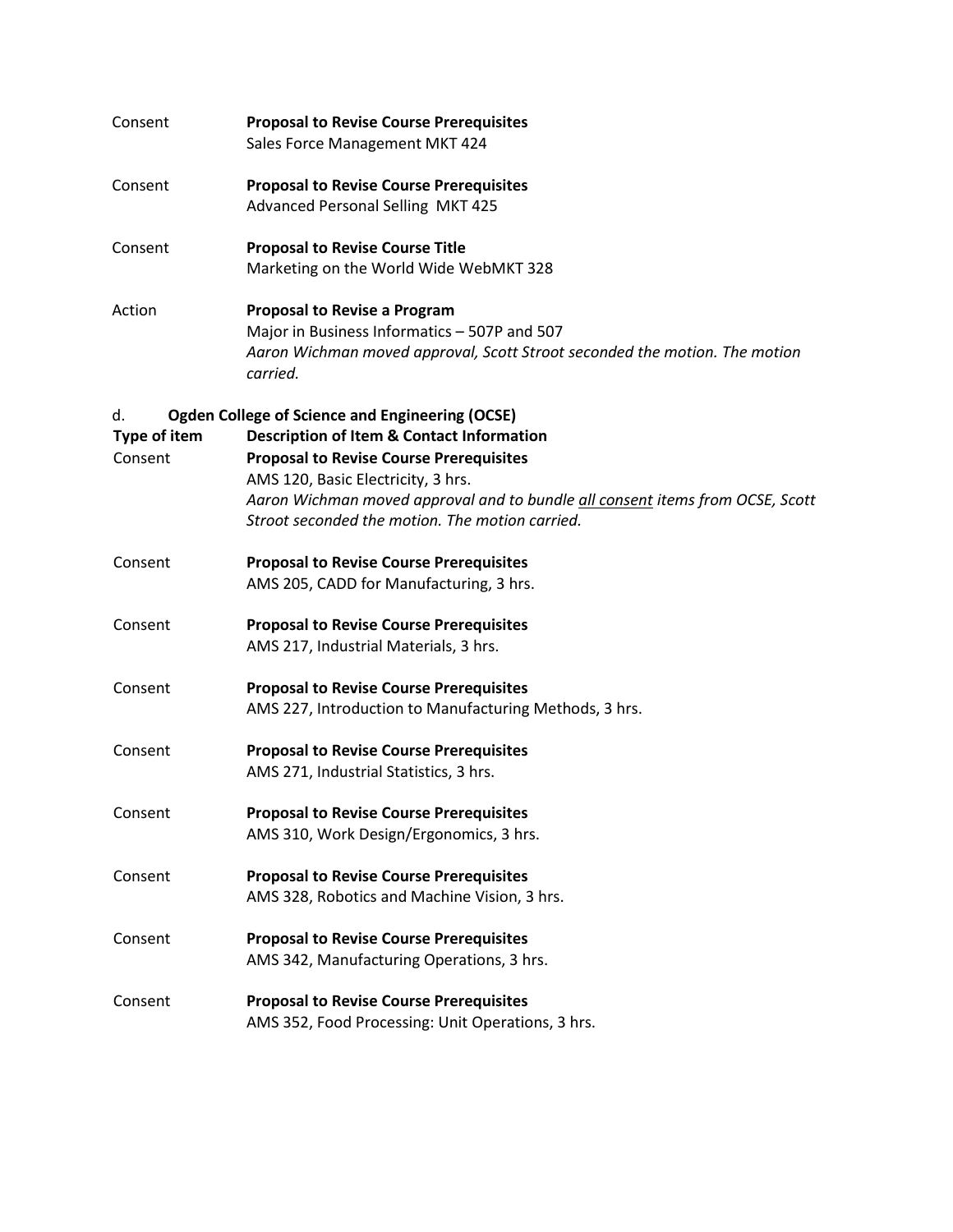| Consent | <b>Proposal to Revise Course Prerequisites</b><br>AMS 371, Quality Assurance, 3 hrs.                       |
|---------|------------------------------------------------------------------------------------------------------------|
| Consent | <b>Proposal to Revise Course Prerequisites</b><br>AMS 390, Project Management, 3 hrs.                      |
| Consent | <b>Proposal to Revise Course Prerequisites</b><br>AMS 394, Lean Systems, 3 hrs.                            |
| Consent | <b>Proposal to Revise Course Prerequisites</b><br>AMS 396, Introduction to Supply Chain Management, 3 hrs. |
| Consent | <b>Proposal to Revise Course Prerequisites</b><br>CM 250, Contracts Documents, 3 hrs.                      |
| Consent | <b>Proposal to Revise Course Prerequisites</b><br>BIOL 208, General Microbiology Laboratory, 1 hr.         |
| Consent | <b>Proposal to Revise Course Prerequisites</b><br>BIOL 446, Biochemistry I, 3 hrs.                         |
| Consent | <b>Proposal to Revise Course Prerequisites</b><br>BIOL 447, Biochemistry I Lab, 1 hr.                      |
| Consent | <b>Proposal to Revise Course Prerequisites</b><br>CHEM 446, Biochemistry I, 3 hrs.                         |
| Consent | <b>Proposal to Revise Course Prerequisites</b><br>CHEM 447, Biochemistry I Lab, 1 hr.                      |
| Consent | <b>Proposal to Revise Course Prerequisites</b><br>CE 332, Transportation Engineering, 3hrs.                |
| Consent | <b>Proposal to Revise Course Prerequisites</b><br>EE 300, Electrical Engineering Design III, 1 hr.         |
| Consent | <b>Proposal to Revise Course Title</b><br>EE 473, Introduction to Electromagnetic Fields and Waves, 3 hrs. |
| Consent | <b>Proposal to Revise Course Prerequisites</b><br>GEOG 330, Cultural Geography, 3 hrs.                     |
| Consent | <b>Proposal to Revise Course Prerequisites</b><br>GEOG 378, Food, Culture, and Environment, 3 hrs.         |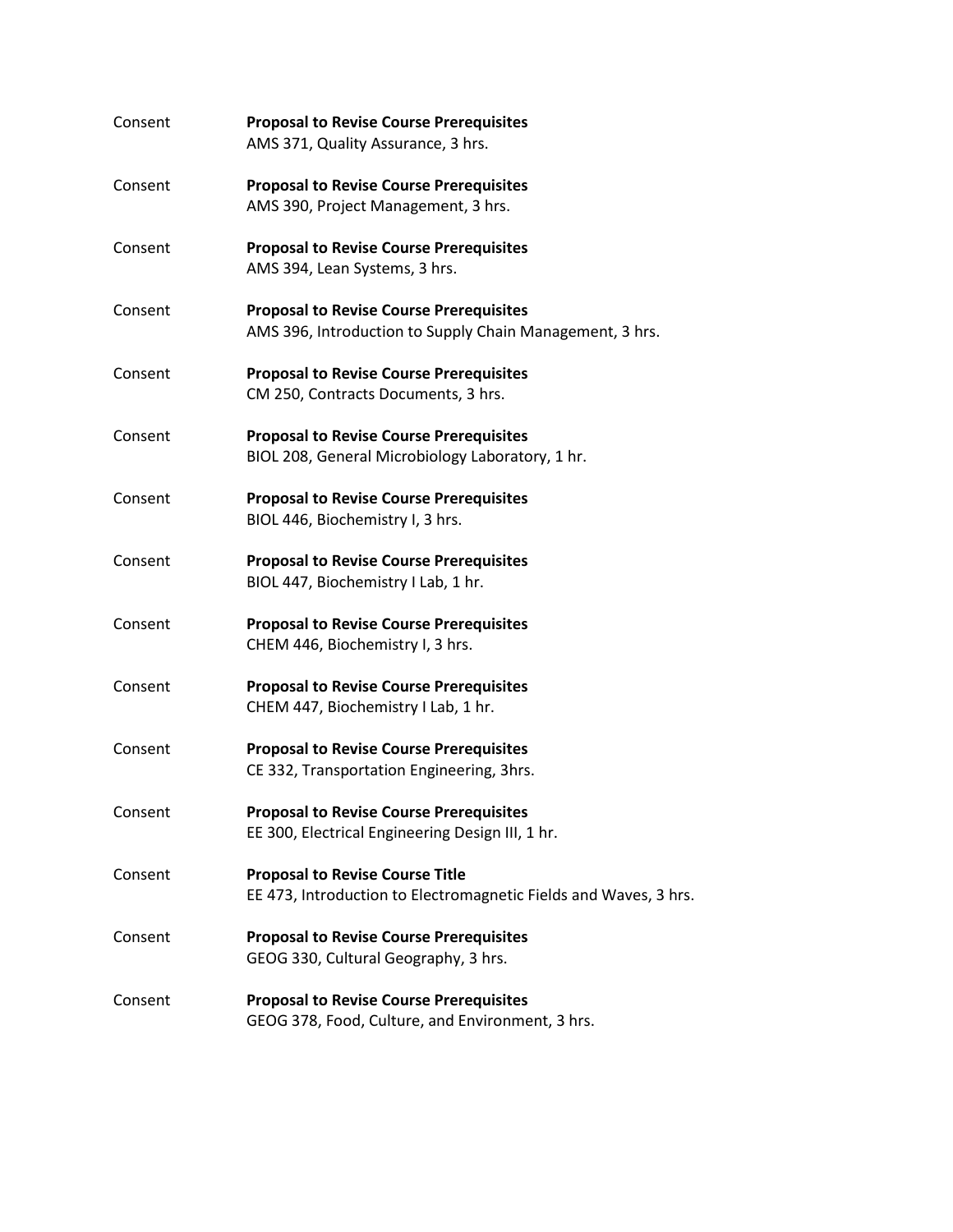| Action | <b>Proposal to Make Multiple Revisions</b><br>GEOL 325, Introduction to Minerals and Rocks, 3 hrs.<br>Andrew Mienaltowski moved approval, Scott Stroot seconded the motion. The motion<br>carried. |
|--------|----------------------------------------------------------------------------------------------------------------------------------------------------------------------------------------------------|
| Action | <b>Proposal to Create a New Course</b><br>AGEC 261, Agricultural Accounting, 3 hrs.<br>Aaron Wichman moved approval, Anne Heintzman seconded the motion. The motion<br>carried.                    |
| Action | <b>Proposal to Create a New Course</b><br>AGMC 178, Agriculture Safety, 2 hrs.<br>Andrew Mienaltowski moved approval, Scott Stroot seconded the motion. The motion<br>carried.                     |
| Action | Proposal to Make Multiple Revisions to a Course<br>AGMC 377, Farm Machinery, 2 hrs.<br>Scott Stroot moved approval, Aaron Wichman seconded the motion. The motion carried.                         |
| Action | <b>Proposal to Revise a Program</b><br>Ref. 308, Minor in Agriculture, 18 hrs.<br>Shelia Fleener moved approval, Scott Stroot seconded the motion. The motion carried.                             |
| Action | <b>Proposal to Revise a Program</b><br>Ref. 605, Major in Agriculture (with 2nd major or minor), 30 hrs.<br>Shelia Fleener moved approval, Scott Stroot seconded the motion. The motion carried.   |
| Action | <b>Proposal to Revise a Program</b><br>Ref. 506, Advanced Manufacturing, 64 hrs.<br>Scott Stroot moved approval, Aaron Wichman seconded the motion. The motion carried.                            |
| Action | <b>Proposal to Create a New Course</b><br>BIOL 356, Ornithology Lab, 2 hrs.<br>Shelia Fleener moved approval, Aaron Wichman seconded the motion. The motion<br>carried.                            |
| Action | <b>Proposal to Create a New Course</b><br>BIOL 397, Scientific Process, 2-4 hrs.<br>Shelia Fleener moved approval, Aaron Wichman seconded the motion. The motion<br>carried.                       |
| Action | <b>Proposal to Create a New Course</b><br>BIOL 489, Professional Aspects of Biology, 1 hr.<br>Shelia Fleener moved approval, Aaron Wichman seconded the motion. The motion<br>carried.             |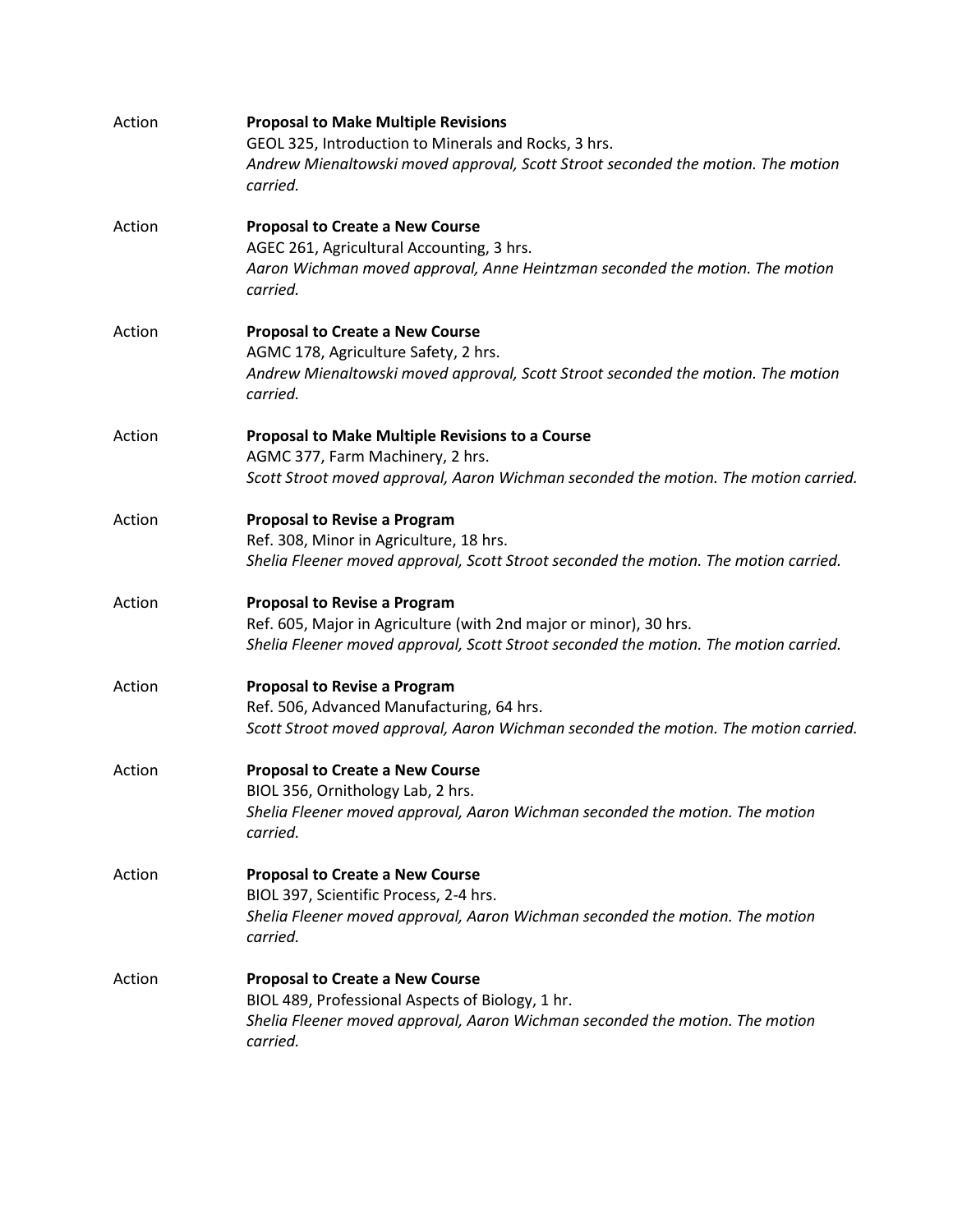| Action | <b>Proposal to Create a New Course</b><br>GEOG 225, Visualizing Geography: Understanding our Diverse World, 3 hrs.<br>Scott Stroot moved approval, Anne Heintzman seconded the motion. The motion carried |
|--------|-----------------------------------------------------------------------------------------------------------------------------------------------------------------------------------------------------------|
| Action | <b>Proposal to Create a New Course</b>                                                                                                                                                                    |
|        | GEOG 386, Geography of Potent Potables: Brewing, Distilling, and Wine Making, 3 hrs.                                                                                                                      |
|        | Aaron Wichman moved approval, Scott Stroot seconded the motion. The motion carried.                                                                                                                       |
| Action | <b>Proposal to Revise a Program</b>                                                                                                                                                                       |
|        | Ref. 434, Minor in Neuroscience, 21 hrs.                                                                                                                                                                  |
|        | Scott Stroot moved approval, Aaron Wichman seconded the motion. The motion carried.                                                                                                                       |
| Action | <b>Proposal to Revise a Program</b>                                                                                                                                                                       |
|        | Ref. 440, Minor in Psychological Science, 22 hrs.                                                                                                                                                         |
|        | Andrew Mienaltowski moved approval, Scott Stroot seconded the motion. The motion<br>carried.                                                                                                              |
| Action | <b>Proposal to Revise a Program</b>                                                                                                                                                                       |
|        | Ref. 747, Major in Psychological Science, 37 hrs.                                                                                                                                                         |
|        | Andrew Mienaltowski moved approval, Aaron Wichman seconded the motion. The<br>motion carried.                                                                                                             |

## e. College of Health and Human Services (CHHS)

## **Type of Item Description in Item and Contact Information**

- Action **Create a New Course** PH 410 Global Perspectives on Population Health *Aaron Wichman moved approval, Anne Heintzman seconded the motion. The motion carried.*
- Action **Revise a Program** 587 Bachelor of Science in Physical Education *Scott Stroot moved approval, Andrew Mienaltowski seconded the motion. The motion carried.*
- f. College of Education and Behavioral Sciences (CEBS)

| Type of Item | <b>Description in Item and Contact Information</b>                                                                                                        |
|--------------|-----------------------------------------------------------------------------------------------------------------------------------------------------------|
| Consent      | <b>Revise Course Prerequisites/Corequisites</b>                                                                                                           |
|              | SPED 400, Behavior management Strategies in Special Education<br>Aaron Wichman moved approval, Anne Heintzman seconded the motion. The motion<br>carried. |
|              |                                                                                                                                                           |